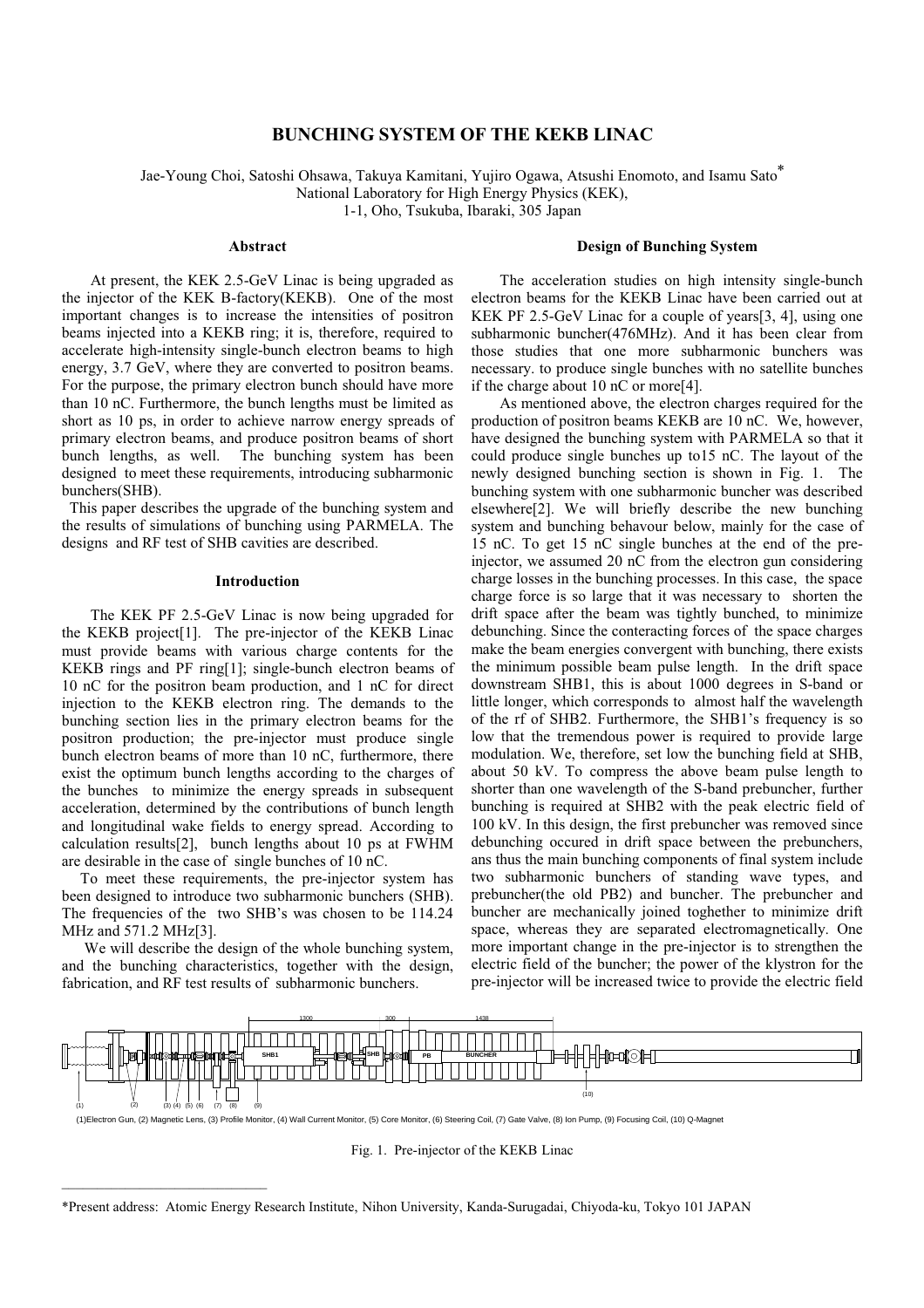of 20 MV/m for the buncher (present : 15 MV/m). More efficient bunching was confirmed from the results of the simulations in the case of high intensity beams.

Figure 2 shows the parameters of a bunched beam of 15 nC at the exit of the buncher. About 70 % of the initial charges are contained in 15 degrees around the peak. It is shown that single bunches of about 10 ps at FWHM could be obtained. The energy spread is rather broad, but a short bunch length is more important than this energy spread in the bunching section, since the energy dispersion due to the bunch length during subsequent acceleration dominates the total energy spread. In this case, two tiny satellite bunches on each side of the main bunch was formed containing charges of 6 percent of total initial charges. For other charges, shorter bunch lengthes and narrow energy spread was obtained in simulations; 5 degrees and 1.2 MeV for 1 nC bunch, and 10 degrees and 2.0 MeV for 10 nC, all at FWHM.

Simulation on charge 15 nC showed that the optimization of focusing magnetic fields of maximum 1400 G, full capacity of the present focusing coils, could hold the normalized RMS emittance below 150  $\pi$ .mm.mrad[6].



Fig. 2. Characteristics of the bunch of 15 nC at the exit of the buncher. (a)bunch shape; the horizontal axis denotes the phase of a particle with respcet to the fundamental wave in the buncher. (b) the distribution of particles in longitudinal phase space, (c) energy spread

#### **Subharmonic Buncher 1 (SHB1)**

The 119 MHz subharmonic buncher cavity [7] is available with the removal of the positron beam line according to the end of the TRISTAN experiments. To examine its usability as the SHB for the KEKB Linac, we measured the main parameters of the cavity and calculated the parameters for the same geometry with SUPERFISH. The results of SUPERFISH showed that minor changes of the acceleration gap structure make the cavity usable as SHB1 of the KEKB Linac as far as the frequency is concerned. But the measured shunt impedance (0.54 M $\Omega$ , compared to the calculated value 0.79 M $\Omega$ ) is so low that it requires a very large peak power for bunching high intensity beams . For example, as

mentioned in the previous section, a peak modulation of 50 kV will be necessary for a beam of a pulse width 2 ns and 20 nC in this design. In this case, the peak voltage will be as high as 77 kV. The shunt impedance value shows that the the cavity should be supplied a peak power as high as 11.2 kW to sustain the peak voltage. The shunt impedance of this cavity is made low by large nose tip radii and beam duct diameter near the gap. We designed a new SHB1 cavity and as its shunt impedance is above 1 MΩ, we can fabricate a cavity with the shunt impedance value larger than  $0.7 \text{ M}\Omega$ , and if this is the case, the required peak power become s 8.6 kW.

## **Subharmonic Buncher 2 (SHB2)**

**Design and low power RF test.** The structure of the SHB2 cavity newly fabricated is shown in Fig. 3. The structure of the cavity is similar to that of 476 MHz SHB cavity[2] . In the case of 476 MHz cavity, a ceramic covering was used over the input coupling loop to isolate vacuum from the atmosphere. By doing so, the coupling of the cavity can be changed keeping vacuum. In this case, we did not use a ceramic covering to prevent electric discharges which may occur in high field operations. The power input connector is joined to the cavity by a rotatable ICF flange, and therefore the coupling can be changed if needed, though it damage cavity vacuum during change.



Fig. 3. Structure of SHB2 cavity.

The main parameters of the SHB2 cavity are shown Table 1. The Q value was measured by both the reflection method and the impedance method[8]. The temperature of the cavity was kept constant at  $31\pm 0.2$  °C by circulating the cooling water used in actual beam line, and vacuum was kept by a turbomolecular pump, lower than  $10^{-2}$  mbar. The cavity has a Q value of 83 % of the calculated one. The shunt impedance of Table 1 was obtained from R/Q values measured by Slater's bead perturbation method[8]. The measurements were done using aluminum spheres of diameter 2,3,4 mm as perturbaters. It is the value obtained when these values are extrapolated to the limit of zero volume. This R/Q value is nearly the same as the one by SUPERFISH. Figure 4 shows the electric field distribution on the beam axis near the acceleration gap. The agreement between measured curve and the calculated one is good. From this shunt impedance value, it can be seen that a peak power 6.7 kW is necessary to get the peak electric field,